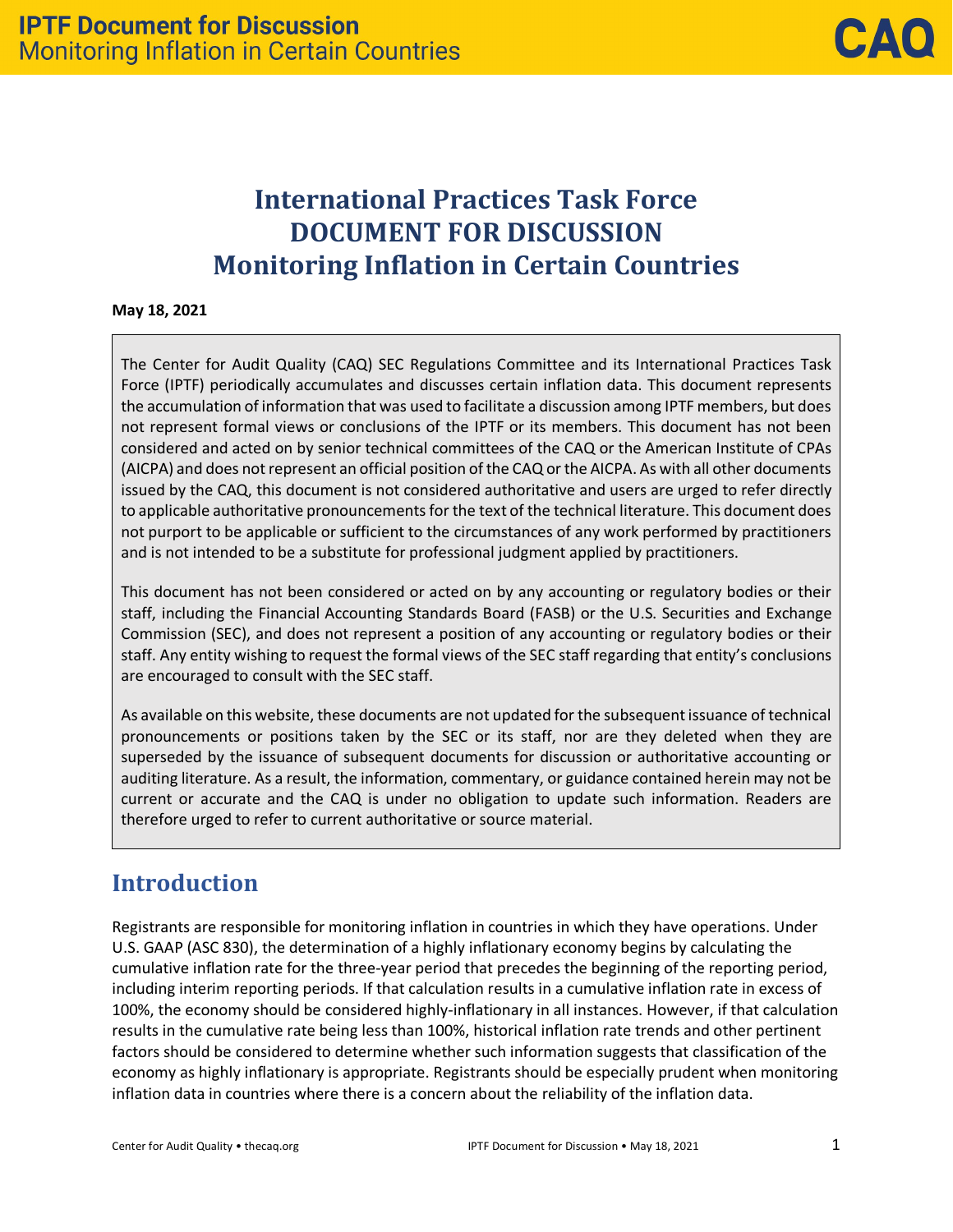Additionally, significant professional judgment is required when determining if there is sufficient evidence to conclude the country should no longer be classified as highly inflationary.

In an effort to facilitate greater consistency, the CAQ International Practices Task Force (the "Task Force") developed a framework for compiling inflation data to assist registrants in monitoring inflation statistics in connection with their determination of the inflationary status of countries in which they have operations. The information herein may be helpful to management in applying ASC 830, in conjunction with its internal controls over financial reporting to reach a conclusion on whether a country's economy should be considered highly-inflationary.

The Task Force compiled cumulative inflation data by country (for those countries for which the International Monetary Fund [IMF] publishes data), and then categorized the countries based on their cumulative inflation rates and the implementation guidance in ASC 830. (See the Appendix for a detailed description of how inflation rates are calculated.) In addition, the Task Force identified countries where projected cumulative inflation rates would have been categorized into categories considering the guidance in ASC 830 and in circumstances where there was not consistent reliable data.

The categories, the countries in each of the categories for this period, and reference to the page in this Document where inflation data is provided, are as follows:

1a. Countries with three-year cumulative inflation rates exceeding 100% (ASC 830, Case A)

| Argentina   | 3 |
|-------------|---|
| Iran        | 4 |
| Lebanon     | 4 |
| South Sudan | 5 |
| Sudan       | 5 |
| Venezuela   | 5 |
| Zimbabwe    | ς |
|             |   |

- 1b. Countries with projected three-year cumulative inflation rates greater than 100% in the current year Suriname 6
- 2. Countries with three-year cumulative inflation rates exceeding 100% in recent years, but with three-year cumulative inflation rates between 70% and 100% in the last calendar year (ASC 830, Case B)
	- None
- 3. Countries with recent three-year cumulative inflation rates exceeding 100% after a spike in inflation in a discrete period (ASC 830, Case C) None
- 4. Countries with three-year cumulative inflation rates between 70% and 100% in the most recent year or projected in the current year, or with a significant (25% or more) increase in inflation during the last calendar year, or a significant increase in projected inflation in the current year, or with projected three-year cumulative inflation rates greater than 100% in the next year

Angola 8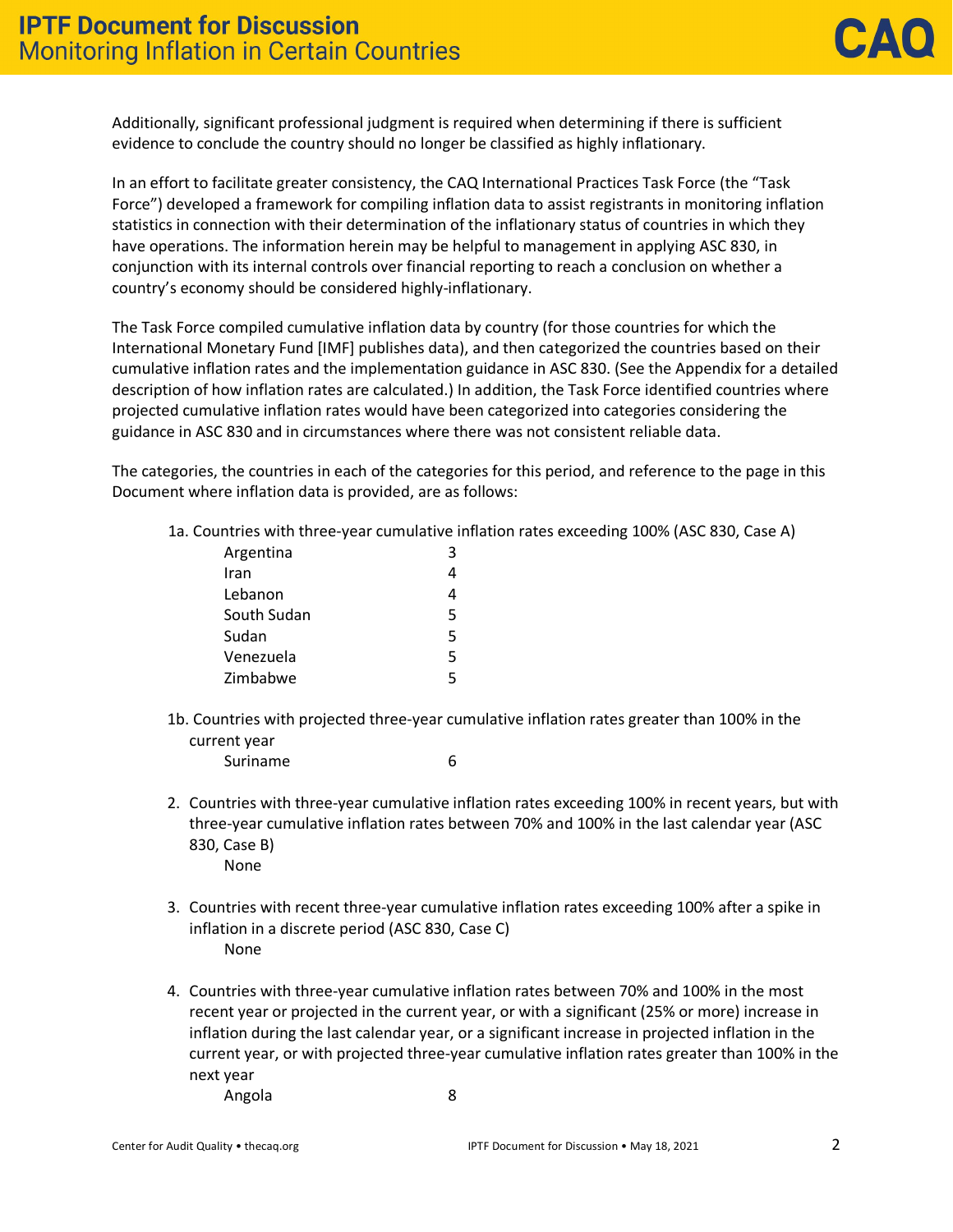| Haiti   | 8 |
|---------|---|
| Liberia | q |
| Yemen   | q |

There may be additional countries with three-year cumulative inflation rates exceeding 100% or that should be monitored which are not included in the below analysis because the sources used to compile this list do not include inflation data for all countries or current inflation data. One such country, for example, is Syria. Numerous other countries that are not members of the IMF are not included in the WEO Reports.

The data referred to herein is derived from the IMF World Economic Outlook Report Database – April 2021 ("IMF WEO Report"), unless otherwise indicated. The IMF WEO Report presents inflation data on a calendar year basis. Data presented in the IMF WEO Report as estimated is identified with an "\*".

While the below data may be a useful resource for registrants, management should have adequate controls to independently verify and analyze any data on which they are basing a conclusion about an economy's highly inflationary status.

Below is a discussion of the countries included in each of the above categories.

## **1a. Countries with three-year cumulative inflation rates exceeding 100%**

*Case A in ASC 830-10-55-24 provides an example when the three-year cumulative rate exceeds 100% requiring a company to classify the economy as highly inflationary.*

*According to data obtained from the IMF WEO Report and other sources identified below, the following countries have three-year cumulative inflation rates exceeding 100%:*

## **Argentina**

| <b>ACTUAL</b>         |      |      |      |         |      | <b>PROJECTED</b> |
|-----------------------|------|------|------|---------|------|------------------|
| Calendar year         | 2017 | 2018 | 2019 | 2020    | 2021 | 2022             |
| Annual inflation rate | 25%  | 48%  | 54%  | $36\%*$ | N/A  | N/A              |
| Cumulative three-     |      |      |      | 209%*   | N/A  | N/A              |

*N/A = not available*

#### **Additional Information/Observations/Questions**

The April 2021 IMF WEO Report did not provide any estimates for 2021 or 2022. However, based on the inflation data for 2019 and 2020 the cumulative inflation of those two periods would exceed 100% cumulative three years inflation.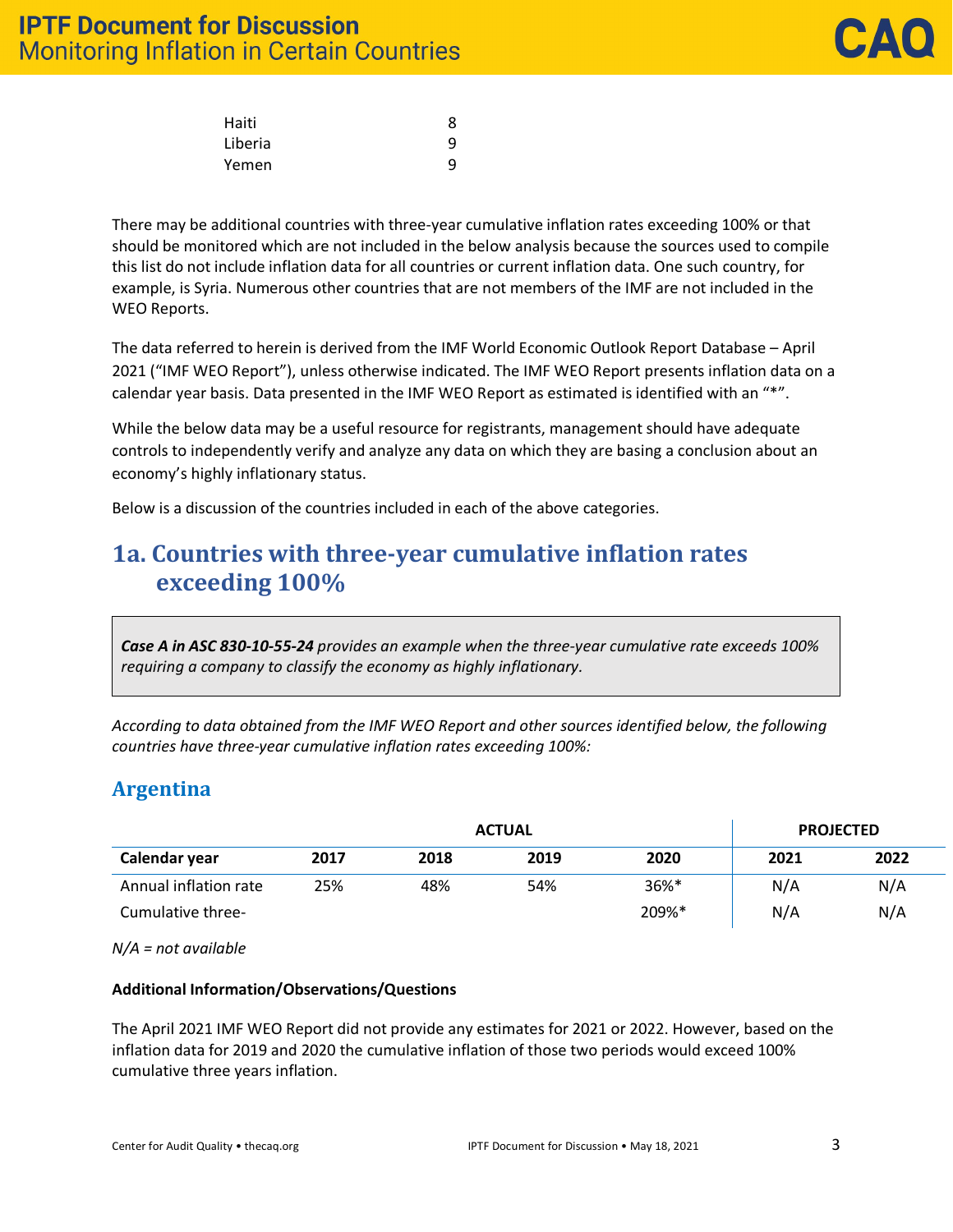#### **Alternative Calculation**

The three-year cumulative inflation rate presented below for the three years ended December 31, 2020 and March 31, 2021 was calculated based on monthly amounts from the National Consumer Price Index (NCPI) published by the National Institute of Statistics and Census of Argentina (INDEC). The NCPI was reintroduced in June 2017; therefore, the cumulative three-year inflation rate is as follows:

| Index                                | As of 12/31/20 As of 3/31/21 |      |
|--------------------------------------|------------------------------|------|
| National Consumer Price Index (NCPI) | 209%                         | 228% |

#### **Iran**

|                       | <b>ACTUAL</b> |      |      |       | <b>PROJECTED</b> |      |
|-----------------------|---------------|------|------|-------|------------------|------|
| Calendar year         | 2017          | 2018 | 2019 | 2020  | 2021             | 2022 |
| Annual inflation      | 8%            | 49%  | 22%  | 48%*  | 30%              | 25%  |
| Cumulative three-year |               |      |      | 169%* | 135%             | 141% |

#### **Note**:

In the April 2021 WEO the IMF changed the 2018 and 2019 annual inflation, and corresponding index at the end of 2018 and 2019 and after, from the previously reported 54% to 49% and 26% to 22%, respectively. This resulted in the 3-year cumulative rate for the year-ending 2019 to be less than 100%, which would result in a change in category in prior years (the previously reported 3-year cumulative rate was 110% in November 2020 and 96% in April 2021). The 3-year cumulative rate for the year-ending 2020 changed from a previously reported 162% to 169%.

#### **Lebanon**

|                            |      | <b>ACTUAL</b> | <b>PROJECTED</b> |      |      |      |
|----------------------------|------|---------------|------------------|------|------|------|
| Calendar year              | 2017 | 2018          | 2019             | 2020 | 2021 | 2022 |
| Annual inflation rate      | 5%   | 6%            | 7%               | 150% | N/A  | N/A  |
| Cumulative three-year rate |      |               |                  | 183% | N/A  | N/A  |

### **South Sudan**

|                       |      | <b>PROJECTED</b> |      |       |      |      |
|-----------------------|------|------------------|------|-------|------|------|
| Calendar year         | 2017 | 2018             | 2019 | 2020  | 2021 | 2022 |
| Annual inflation      | 118% | 40%              | 30%  | 66%*  | 24%  | 26%  |
| Cumulative three-year |      |                  |      | 202%* | 167% | 158% |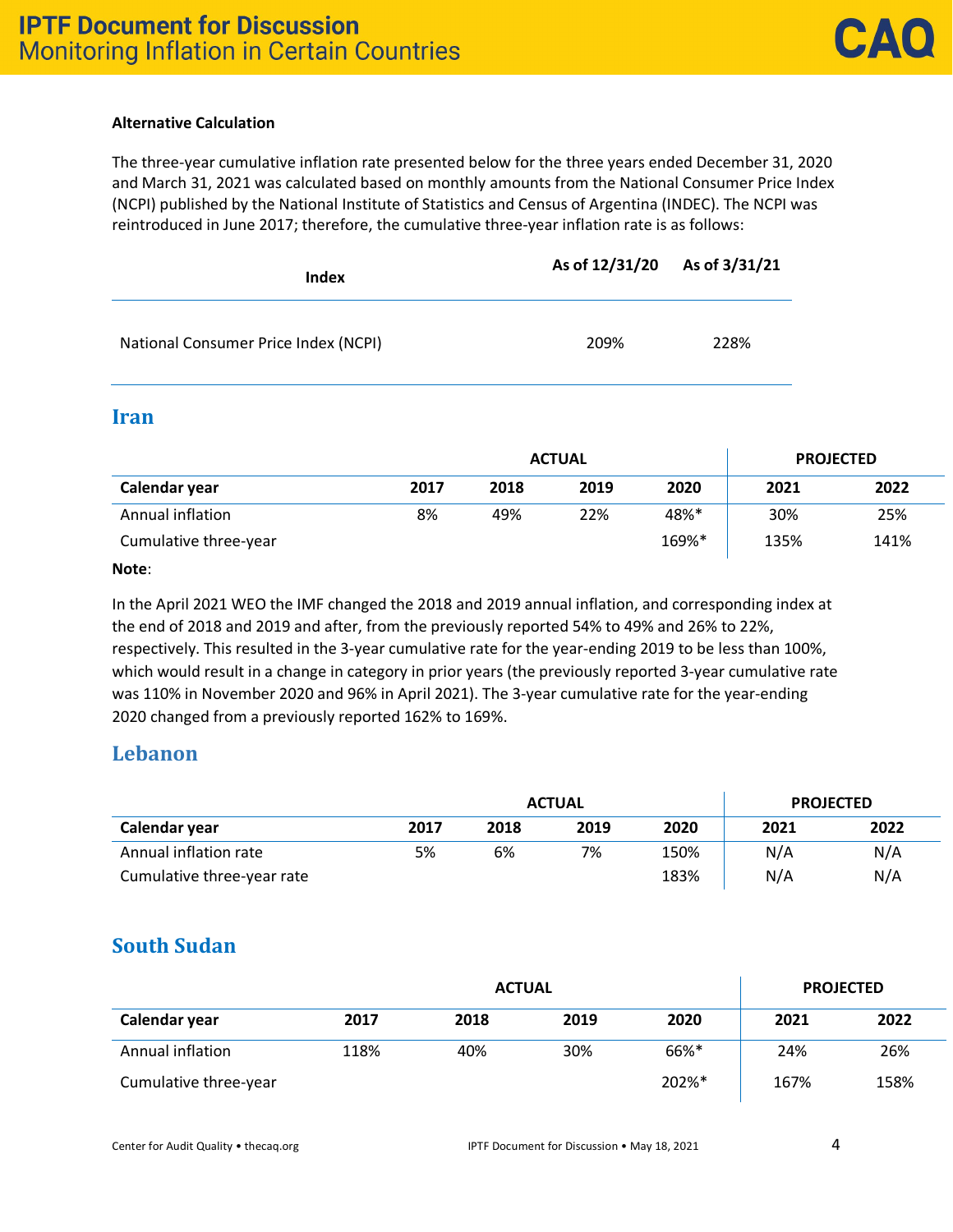## **Sudan**

|                            |      | <b>ACTUAL</b> |      | <b>PROJECTED</b> |       |      |
|----------------------------|------|---------------|------|------------------|-------|------|
| Calendar year              | 2017 | 2018          | 2019 | 2020             | 2021  | 2022 |
| Annual inflation rate      | 25%  | 73%           | 57%  | 269%*            | 120%  | 29%  |
| Cumulative three-year rate |      |               |      | 903%*            | 1174% | 945% |

## **Venezuela**

| <b>ACTUAL</b>         |      |       |       |       |        | <b>PROJECTED</b> |
|-----------------------|------|-------|-------|-------|--------|------------------|
| Calendar year         | 2017 | 2018  | 2019  | 2020  | 2021   | 2022             |
| Annual inflation rate | 863% | 130K% | 9.5K% | 3.0K% | 5.5K%  | 5.5K%            |
| Cumulative three-year |      |       |       | 385M% | 16.5M% | $9.5M\%$         |

## **Zimbabwe**

|                       |      | <b>PROJECTED</b> |      |       |       |      |
|-----------------------|------|------------------|------|-------|-------|------|
| Calendar year         | 2017 | 2018             | 2019 | 2020  | 2021  | 2022 |
| Annual inflation rate | 3%   | 42%              | 521% | 349%  | 49%   | 22%  |
| Cumulative three-year |      |                  |      | 3.9K% | 4.1K% | 718% |

## **1b. Countries with projected three-year cumulative inflation rates greater than 100% in the current year**

*According to data obtained from the IMF WEO Report, the following country has a projected three-year cumulative inflation rate greater than 100% in the current year but has not yet exceeded 100% as of the most recent year-end and any subsequent comparable monthly data available as of the meeting date. Under ASC 830-10-45-12, an economy must be classified as highly inflationary when the cumulative three-year rate exceeds 100%. However, if that calculation results in the cumulative rate being less than 100%, historical inflation rate trends (increasing or decreasing) and other pertinent economic factors should be considered to determine whether such information suggests that classification of the economy as highly inflationary is appropriate sooner. ASC 830-10-45-13 states that the definition of a highly inflationary economy is necessarily an arbitrary decision requiring judgment and in some instances, the trend of inflation might be as important as the absolute rate.*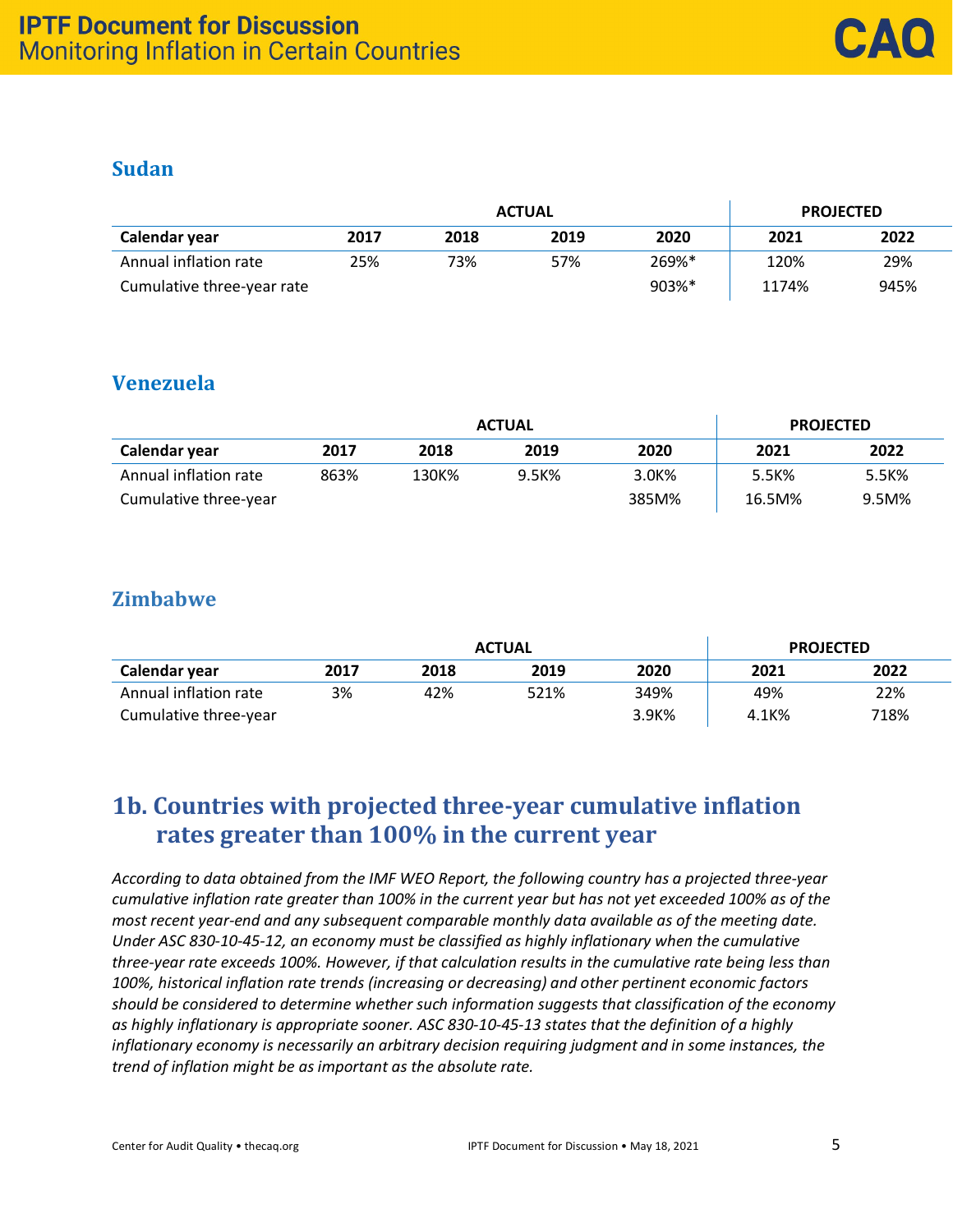*Registrants should have appropriate controls in place to monitor more current reported inflation data and consider other pertinent economic indicators to determine if and when the following country should be considered highly inflationary:*

#### **Suriname**

|                            | <b>ACTUAL</b> |      |      |      |      | <b>PROJECTED</b> |      |  |
|----------------------------|---------------|------|------|------|------|------------------|------|--|
| Calendar year              | 2016          | 2017 | 2018 | 2019 | 2020 | 2021             | 2022 |  |
| Annual inflation rate      | 52%           | 9%   | 5%   | 4%   | 61%  | 40%              | 24%  |  |
| Cumulative three-year rate |               |      | 76%  | 20%  | 77%  | 136%             | 182% |  |

The three-year cumulative inflation rate presented below for the three years ended September 30, 2020 December 31, 2020 and March 31, 2021 was calculated based on monthly amounts from the National Consumer Price Index (NCPI) published by the General Bureau of Statistics of Suriname. The cumulative three-year inflation rates were as follows:

|                            | Source: General Bureau of<br><b>Statistics</b> |                   |                |
|----------------------------|------------------------------------------------|-------------------|----------------|
| Calendar Date              | September 30, 2020                             | December 31, 2020 | March 31, 2021 |
| <b>YTD Inflation Rate</b>  | 43%                                            | 61%               | 6%             |
| Cumulative three-year Rate | 59%                                            | 77%               | 84%            |

## **2. Countries with three-year cumulative inflation rates exceeding 100% in recent years, but with three-year cumulative inflation rates between 70% and 100% in the last calendar year**

*Case B in ASC 830-10-55-25 provides an illustrative example of a country where an economy continues to be classified as highly inflationary even though the three-year cumulative rate is below 100% because there is no evidence to suggest that the drop below 100% is other than temporary and annual inflation has been high on a consistent basis.* 

*Countries in this category should be monitored by management, who should apply judgment in determining when there is sufficient evidence to conclude the country should no longer be classified as highly inflationary.*

There are no countries in this category.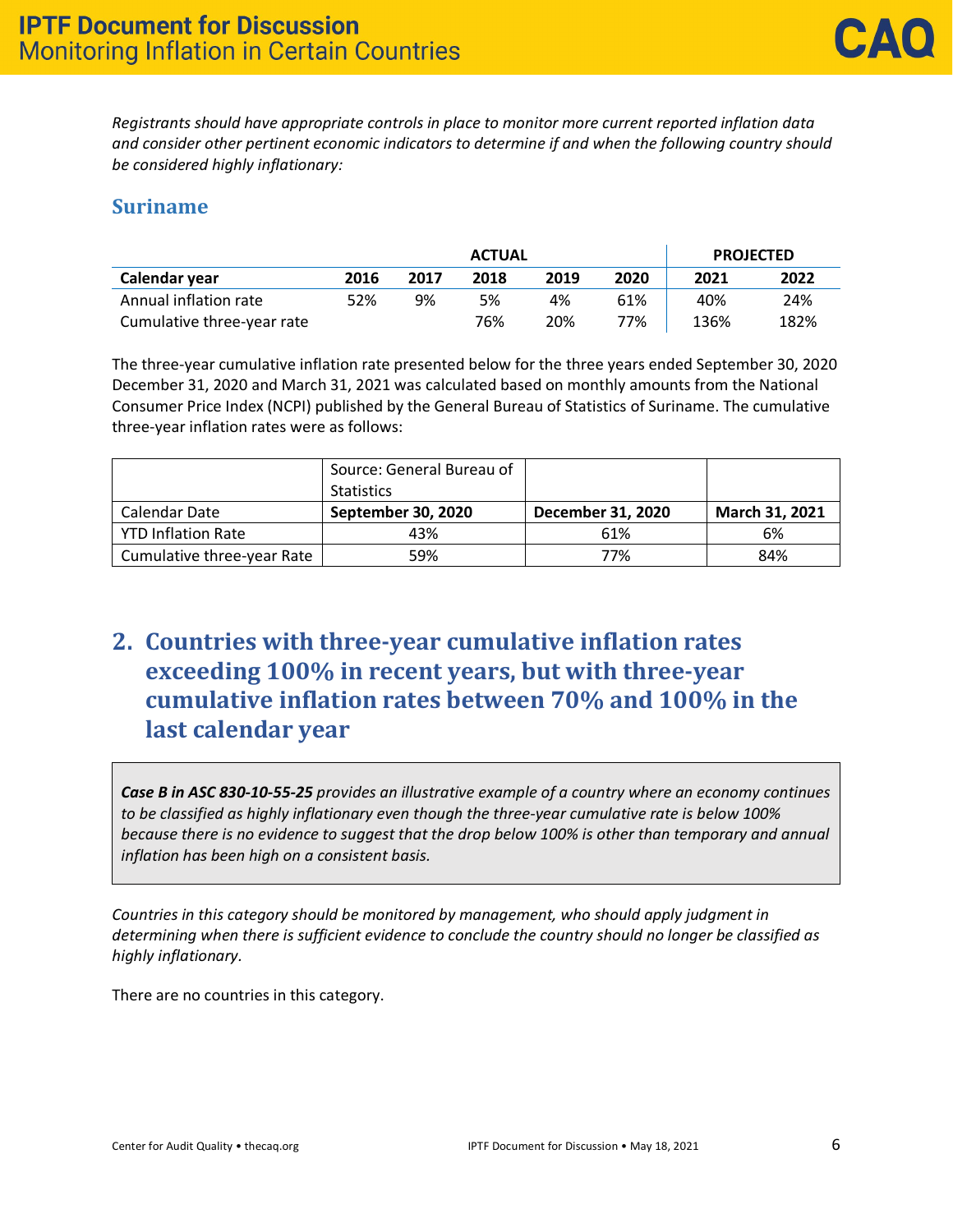## **3. Countries with recent three-year cumulative inflation rates exceeding 100% after a spike in inflation in a discrete period**

*Case C in ASC 830-10-55-26 provides an illustrative example where a country's economy no longer exceeds 100% for the cumulative three-year rate and the classification as highly inflationary resulted from an isolated spike in annual inflation. ASC 830-10-55-26 states that this country's economy should no longer be classified as highly inflationary.*

*According to data obtained from the IMF WEO Report, the following countries three-year cumulative inflation rates have exceeded 100% after a spike in inflation in a discrete period. Countries in this category should be monitored by management, who should apply judgment in determining when there is sufficient evidence to conclude whether the country should be, or should no longer be, classified as highly inflationary:*

There are no countries in this category.

## **4. Countries with three-year cumulative inflation rates between 70% and 100% in the most recent year or projected in the current year, or with a significant (25% or more) increase in inflation during the last calendar year, or a significant increase in projected inflation in the current year, or with projected three-year cumulative inflation rates greater than 100% in the next year**

*According to data obtained from the IMF WEO Report, the following countries have three-year cumulative inflation rates between 70% and 100% in the most recent year or projected in the current year, or a significant (25% or more) increase in inflation during the last calendar year, or a significant increase in projected inflation in the current year, or projected three-year cumulative inflation rates greater than 100% in the next year.* 

*Registrants should have appropriate controls in place to monitor more current reported inflation data and consider other pertinent economic indicators to determine if and when the following countries should be considered highly inflationary:*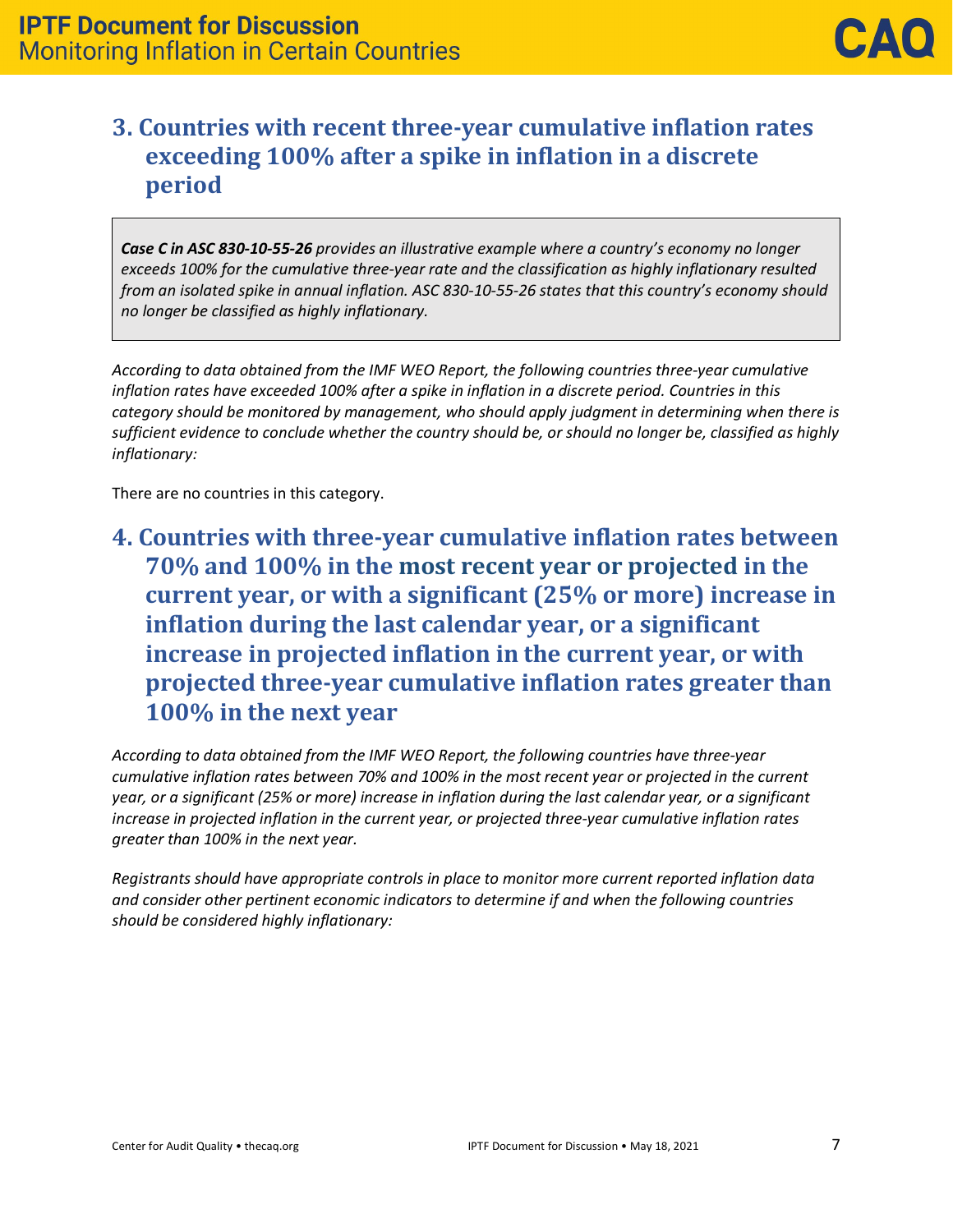## **Angola**

|                            | <b>ACTUAL</b> |      |      |      | <b>PROJECTED</b> |      |
|----------------------------|---------------|------|------|------|------------------|------|
| Calendar year              | 2017          | 2018 | 2019 | 2020 | 2021             | 2022 |
| Annual inflation rate      | 24%           | 19%  | 17%  | 25%  | 19%              | 10%  |
| Cumulative three-year rate |               |      | 71%  | 73%  | 74%              | 63%  |

### **Haiti**

|                       | <b>ACTUAL</b> |      |      | <b>PROJECTED</b> |      |      |
|-----------------------|---------------|------|------|------------------|------|------|
| Calendar year         | 2017          | 2018 | 2019 | 2020             | 2021 | 2022 |
| Annual inflation rate | 15%           | 13%  | 20%  | 25%              | 22%  | 19%  |
| Cumulative three-year |               |      |      | 70%              | 83%  | 82%  |

### **Liberia**

|                       | <b>ACTUAL</b> |      |      | <b>PROJECTED</b> |      |      |
|-----------------------|---------------|------|------|------------------|------|------|
| Calendar year         | 2017          | 2018 | 2019 | 2020             | 2021 | 2022 |
| Annual inflation rate | 14%           | 29%  | 20%  | 13%*             | 16%  | 10%  |
| Cumulative three-year |               |      |      | 75%*             | 58%  | 44%  |

### **Yemen**

|                       | <b>ACTUAL</b> |      |      |      | <b>PROJECTED</b> |      |
|-----------------------|---------------|------|------|------|------------------|------|
| Calendar year         | 2017          | 2018 | 2019 | 2020 | 2021             | 2022 |
| Annual inflation rate | 47%           | 14%  | 6%   | 45%* | 21%              | 18%  |
| Cumulative three-year |               |      |      | 76%* | 86%              | 106% |

# **Appendix: Description of how inflation rates are calculated**

For all countries, data is extracted from the International Monetary Fund ("IMF") website. IMF data is extracted from [www.imf.org](http://www.imf.org/) as follows:

- On the home page, select the "Data" tab, and then click "World Economic Outlook Databases" link.
	- o Select the [most recent database](https://www.imf.org/en/Publications/WEO/weo-database/2020/October) (April 2021).
- Select "By Countries (country-level data)".